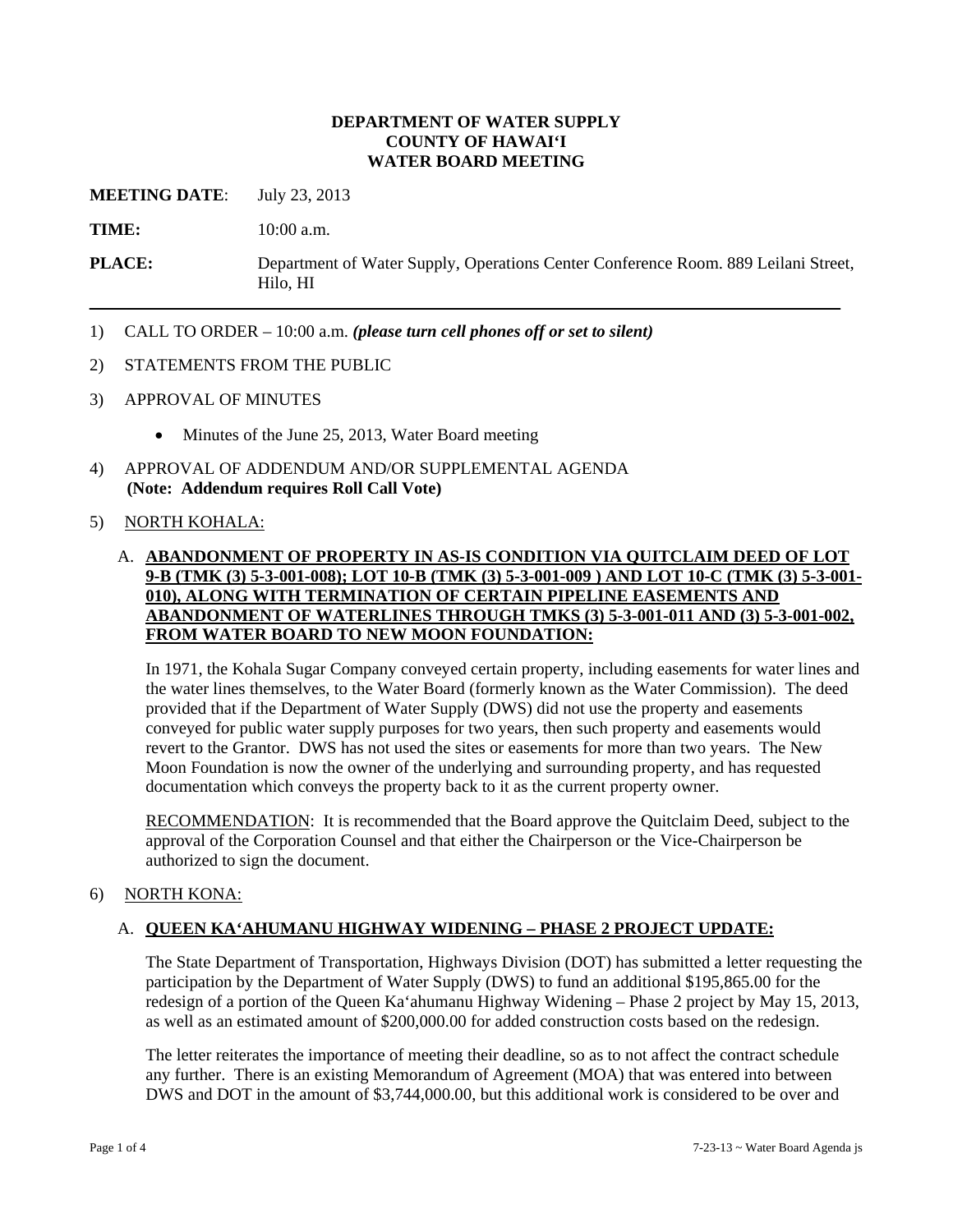beyond that original scope, due to DOT's directive to re-align a portion of the highway to avoid archeological sites.

It is the Department's understanding that DWS's commitment to fund the redesign is needed, or else the proposed water system will be removed from the contract. The Department has been in discussion with DOT regarding this matter, and this matter is being placed on the Agenda for discussion and possible action.

### B. **AMENDED AND RESTATED WATER AGREEMENT BETWEEN PALAMANUI GLOBAL HOLDINGS, LLC AND THE WATER BOARD:**

Palamanui Global Holdings LLC is proposing to amend and restate an agreement for the provision of water to its property in the North Kona area. The original agreement was entered into on June 15, 1999 between K-W Kau, LLC, K-W Kohanaiki, LLC and the Water Commission (now known as the Water Board). The 1999 agreement was subsequently amended on January 11, 2007, and was between the subsequent property owners, Hiluhilu Development, LLC and Kohanaiki Shores, LLC, and the Water Board.

On May 10, 2013, Kohanaiki Shores LLC entered into an assignment and assumption agreement with Palamanui Global Holdings LLC, which essentially assigned all its rights, liabilities, duties, commitments and obligations to Palamanui Global Holdings, LLC as the successor in interest to Hiluhilu Development LLC. This Amended and Restated Water Agreement provides for the development, construction and dedication of a water system to the Department of Water Supply, in exchange for water commitments.

RECOMMENDATION: It is recommended that the Water Board approve the AMENDED AND RESTATED WATER AGREEMENT BETWEEN PALAMANUI GLOBAL HOLDINGS, LLC AND THE WATER BOARD, subject to the approval of the Corporation Counsel and that either the Chairperson or the Vice-Chairperson be authorized to sign the document.

## C. **KALOKO HEIGHTS WATER COMMITMENT DEPOSIT ISSUE:**

Carlsmith Ball LLP, representing the developer, RCFC Kaloko Heights Associates LLC (RCFC), is requesting to do a presentation regarding the water commitment deposit for the development and the facilities charge balance. They currently have 1,494 commitments that will expire on June 30, 2014.

They have been extending their commitments annually; however, they would like to present options for RCFC for discussion because the facilities charge balance is currently \$0. The commitment deposits are normally credited towards the facilities charge, and typically, there is a balance to be paid off at the end of the project.

For discussion.

### 7) MISCELLANEOUS:

### A. **DEDICATION OF WATER SYSTEMS**:

The Department received the following documents for action by the Water Board. The water systems have been constructed in accordance with the Department's standards and are in acceptable condition for dedication.

# **1. GRANT OF EASEMENT AND BILL OF SALE**

 Kamakana Village, Phase 1-A Subd. Appl. No. 2011-001105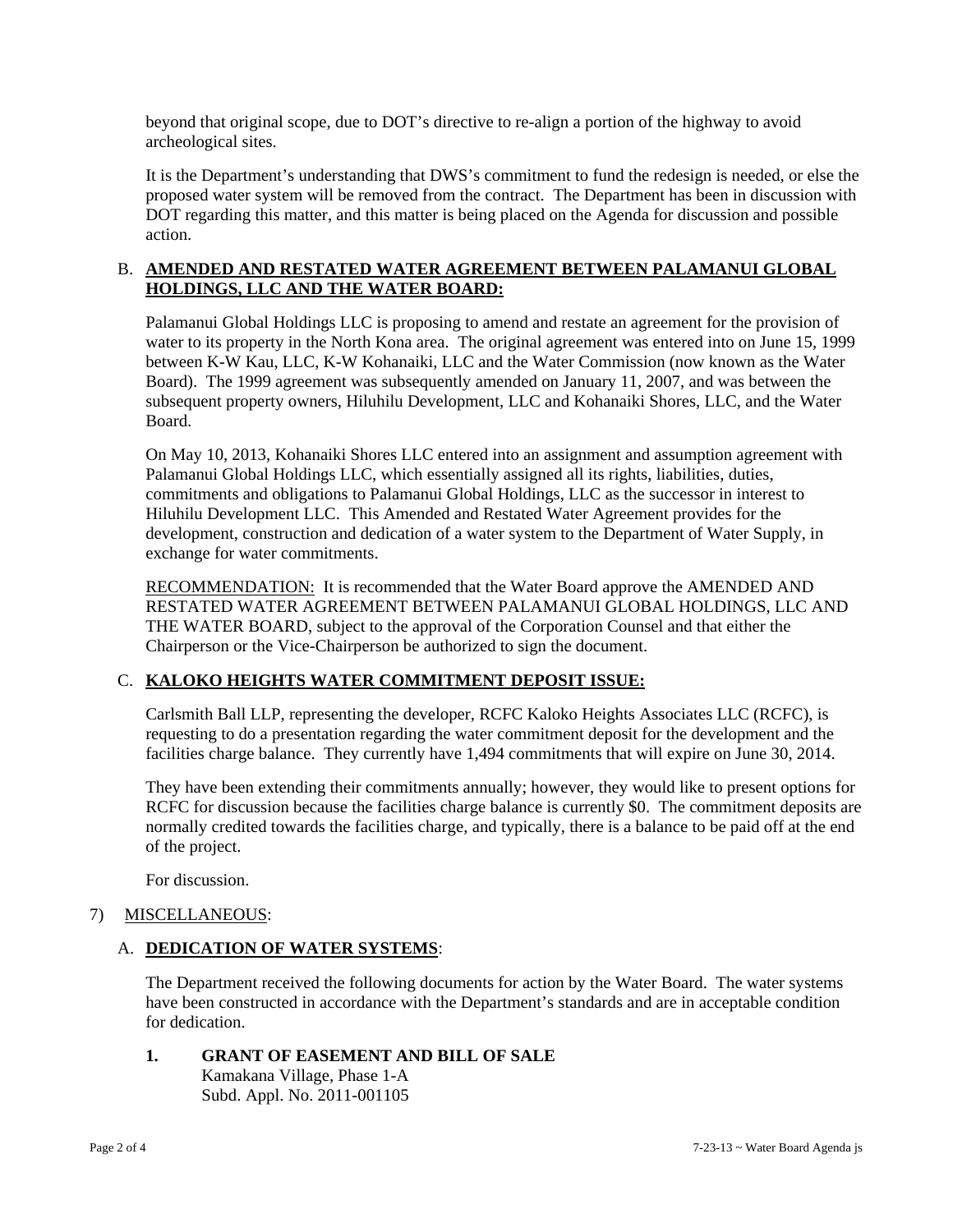Grantor/Seller: FHT Kamakana, LLC Tax Map Key: (3) 7-4-021:026, 035-040, 044 Zoning: A-5a, RS-15 No. of Lots: 6 Facilities Charge: \$93,500.00 Date Paid: 12/08/2011 Final Inspection Date: 07/02/2013 Water System Cost: \$411,900.00

*Note: The developer is requesting modifications to the Department's standard form (Grant of Easement And Bill of Sale) document. For possible discussion.* 

RECOMMENDATION: It is recommended that the Water Board accept these documents subject to the approval of the Corporation Counsel, and that either the Chairperson or the Vice-Chairperson be authorized to sign the documents.

### B. **MANAGER-CHIEF ENGINEER'S QUARTERLY UPDATE:**

Report on the second quarter of 2013 by the Manager-Chief Engineer, with discussion.

### C. **DISCUSSION/DECISION REGARDING WHETHER THE BOARD WILL ADVOCATE FOR LEGISLATION REGARDING THE PLACEMENT OF LIENS ON REAL PROPERTY FOR NON-PAYMENT OF WATER BILLS**:

The Board will discuss and decide whether it would like to advocate for legislation which would allow the placement of an automatic lien on property for non-payment of water bills.

### D. **FORMATION OF AD HOC COMMITTEE PURSUANT TO HRS SECTION 92-2.5(B) TO PRESENT, DISCUSS AND/OR NEGOTIATE FOR LEGISLATION REGARDING THE PLACEMENT OF SUCH LIENS ON REAL PROPERTY FOR NON-PAYMENT OF WATER BILLS:**

If the Board adopts the position that it would like to advocate for legislation which would allow the placement of an automatic lien on property for non-payment of water bills, the Board may assign two or more members of the Board, but fewer than the number of members which would constitute a quorum, to present, discuss, and/or negotiate for such legislation with any necessary person including, but not limited to, any water or wastewater department or division of any county, and/or with any legislators in the State of Hawai`i.

### E. **DISCUSSION REGARDING HOLDING A PROPERTY OWNER RESPONSIBLE FOR ALL WATER SERVICE TO SUCH PROPERTY:**

The Board will discuss whether it will revise the Department of Water Supply Rules and Regulations to hold a property owner responsible for any water bill for water service to such property, whether or not the property owner resides on the property; and that no water service will be granted to such property until all such delinquencies are paid or other agreement is reached.

### F. **AD HOC FINANCE COMMITTEE REPORT:**

The Water Board's Ad Hoc Finance Committee Chairperson, Mr. Art Taniguchi, has been investigating the three focus areas (DWS's policies on credit card use, cash control and vehicle take-home), which encompass the scope of the Committee's work. At this meeting, the Committee may do the following:

Discussion of DWS's cash handling procedures and proposed changes.